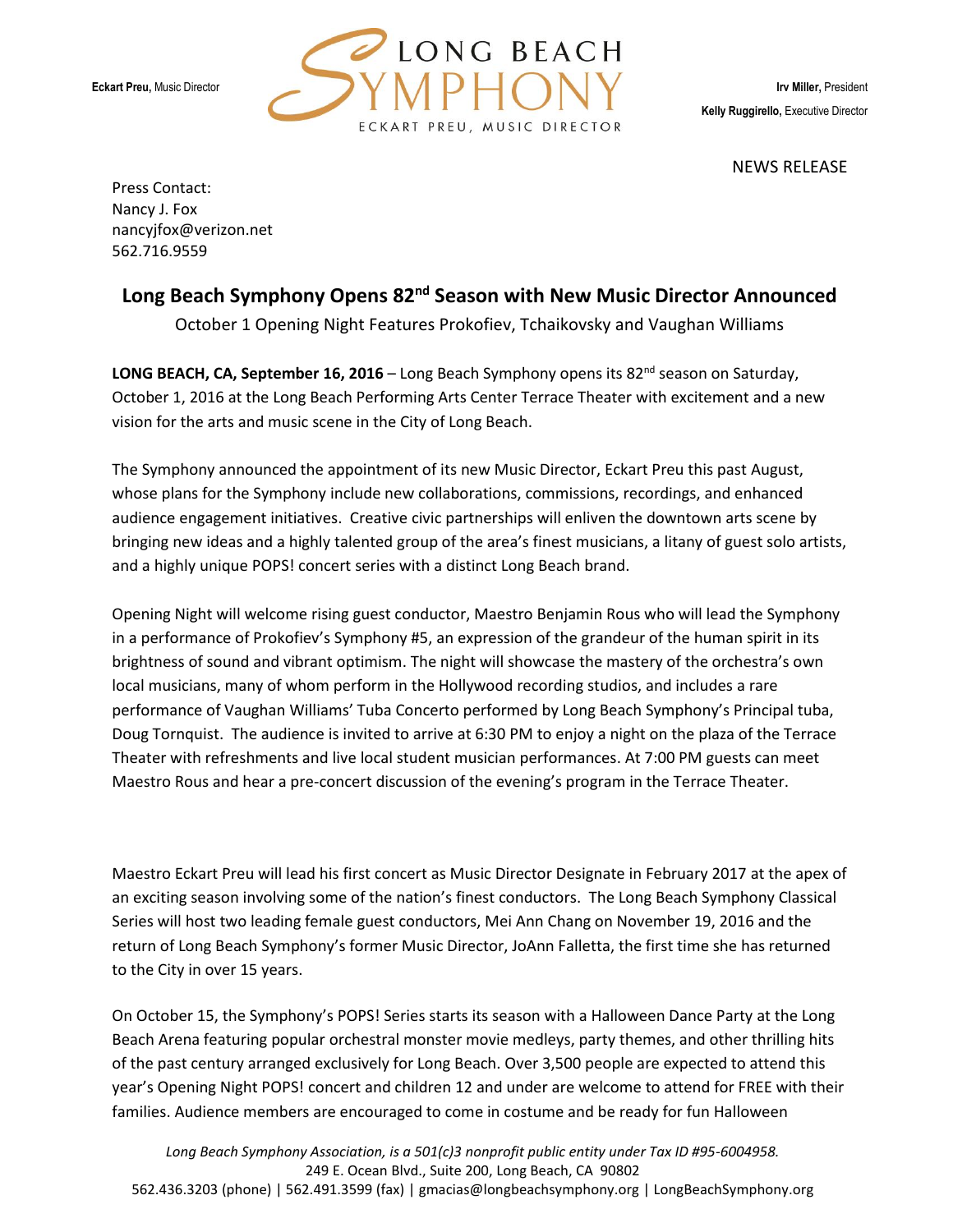

surprises, such as guest characters from the Queen Mary's *Dark Harbor* and rising star and former *American Idol* contestant, Colby Benson on vocals.

"We've had a blast creating this Halloween program exclusively for Long Beach--it runs the whole gamut from fun to real scares--and it's all beautiful and exciting music played by some of the best musicians in Southern California," said Matt Catingub, guest POPS! conductor and arranger.

For those new to the Symphony's POPS! experience, the Symphony recommends its popular Bistro-style section, an elevated seating area with 4-top tables perfect for couples and friends. A private bartender and easy access to the dance floor make for an easy-going evening. For those more initiated to the POPS!, tables of 10 and Loge seating are still available. Regardless of seating preference, all POPS! patrons can bring their own picnics and libations or can purchase food and beverages from preferred local caterers found on the Symphony's website. Doors open at 6:30 PM to allow time for dining and mingling with friends and the concert begins at 8:00 PM.

The Long Beach Symphony is working closely with the City of Long Beach and Long Beach Unified School District to provide engaging performances and accessibility to more Long Beach residents, including its youth. With 11 concerts a year at the Long Beach Performing Arts Center, the Symphony attracts more than 20,000 people to the downtown. Likewise, the Symphony has a robust music education program, which provides free music programs to over 24,000 LBUSD students annually. In February, new Music Director Designate Eckart Preu will lead 4 free concerts for 12,000 LBUSD 4<sup>th</sup> and 5<sup>th</sup> grade students. Tickets to the Long Beach Symphony's Classical and POPS! tickets start at \$25. Subscriptions are also on sale for both the 6-concert Classical Series and 5-concert POPS! Series. Subscriber benefits include up to 30% off of single tickets, priority seating, 20% off dining discount card, free subscription ticket exchanges and more. For more information, or to purchase tickets and subscriptions, please visit the Symphony's website at **www.LongBeachSymphony.org** or call **562-436-3203 ext. 1**.

#### **ABOUT LONG BEACH SYMPHONY**

Established in 1935, the **Long Beach Symphony** marks its 82nd season in 2016-2017. Each year the Symphony draws loyal audiences from the South Bay, Long Beach, and North Orange County area to its six Classical concerts in the Terrace Theater and five POPS! events in the Long Beach Arena, plus intimate, free chamber music concerts at various locations. The Symphony partners with the Long Beach Unified School District to provide sequential, curriculum-based music education opportunities throughout the year. Through its comprehensive music education programs—including professional ensembles in elementary and middle schools and widely acclaimed Miller Foundation Symphony Concerts for Young People – the Symphony reaches more than 25,000 students a year. For more information, please visit www.longbeachsymphony.org.

*Long Beach Symphony Association, is a 501(c)3 nonprofit public entity under Tax ID #95-6004958.*  249 E. Ocean Blvd., Suite 200, Long Beach, CA 90802 562.436.3203 (phone) | 562.491.3599 (fax) | gmacias@longbeachsymphony.org | LongBeachSymphony.org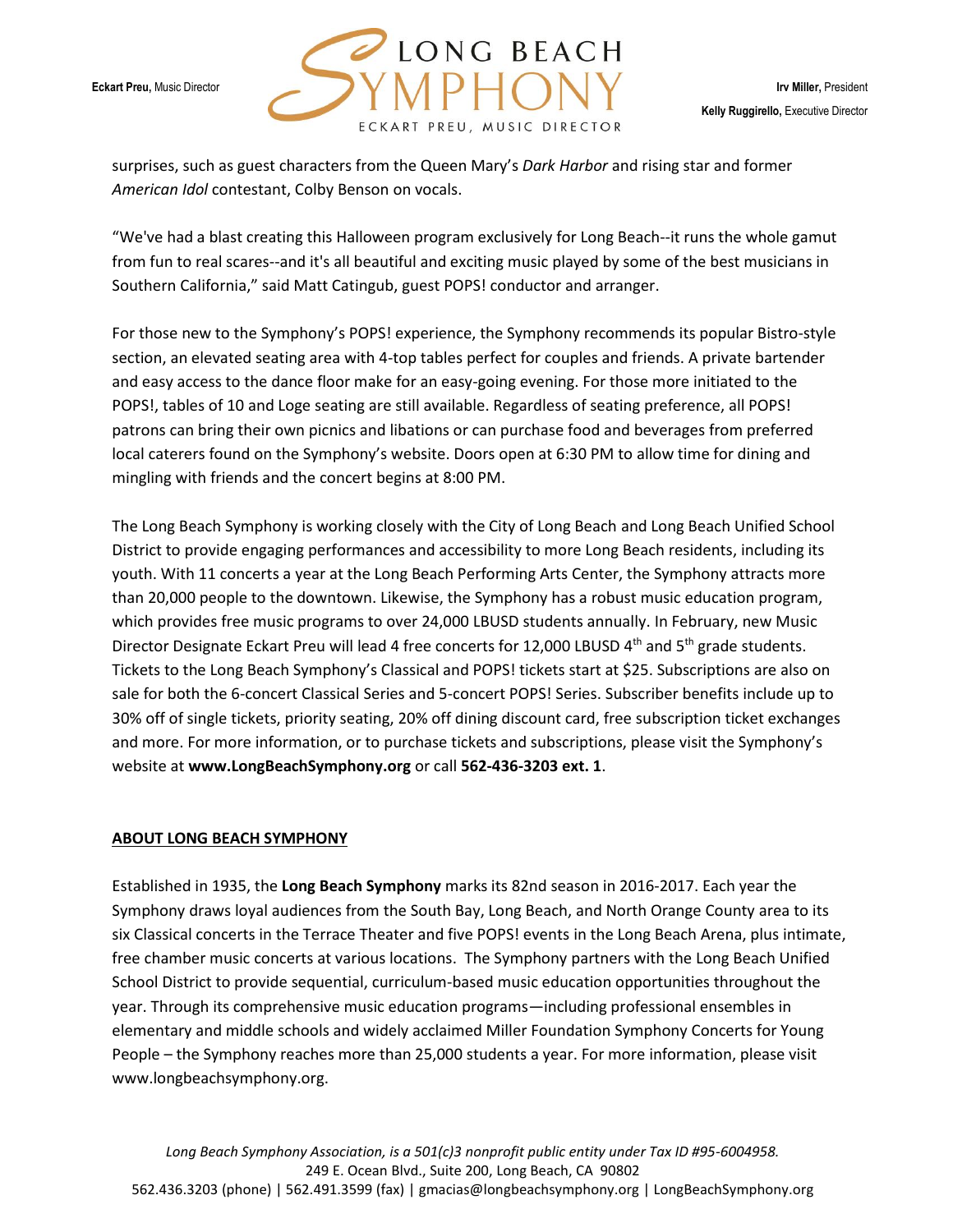

### **SEASON DETAILS – 2016-17**

### **CLASSICAL SEASON – All concerts in Terrace Theater of the Long Beach Performing Arts Center at 8 pm**

### 10.1.16 | OPENING NIGHT

**Benjamin Rous**, conductor | **Doug Tornquist**, tuba **Tchaikovsky** *Romeo and Juliet* Overture-Fantasy **Vaughan Williams** *Tuba Concerto* **Prokofiev** *Symphony No.5 in B-flat major*

#### 11.19.16 | RACHMANINOFF WITH JOYCE YANG

**Mei Ann Chang**, conductor | **Joyce Yang**, piano **Glinka** *Russlan and Ludmilla* Overture **Rachmaninoff** *Rhapsody on a Theme of Paganini,* op. 43 **Respighi** *Fountains of Rome* and *Pines of Rome*

#### 2.4.17 | *SYMPHONIE FANTASTIQUE*

**Eckart Preu**, conductor **Saint-Saëns** *Danse macabre* **Debussy** Prelude to *The Afternoon of a Faun* **Dukas** *The Sorcerer's Apprentice* **Berlioz** *Symphonie Fantastique*

#### 3.4.17 | BEETHOVEN & DVORÁK

**Paul Polivnik**, conductor | **Rong-Huey Liu**, oboe **Beethoven** *Leonore Overture No. 3* **Lebrun** *Oboe Concerto No. 2 in G minor* **Dvorák** *Symphony No. 8 in G major*

#### 4.29.17 | AN EVENING OF MOZART

**Robert Istad**, conductor | **Long Beach Camerata Singers Mozart** Overture to *The Magic Flute* **Mozart** *Symphony No. 25 in G minor* **Mozart** *Requiem*

#### 6.10.17 | A JOANN FALLETTA HOMECOMING

**JoAnn Falletta**, conductor | **George Li**, piano **Shostakovich** *The Gadfly Suite* (Overture, Romance, Gallop, Fair) **Prokofiev** Suite from *Cinderella* **Tchaikovsky** *Piano Concerto No.1 in B-flat minor*